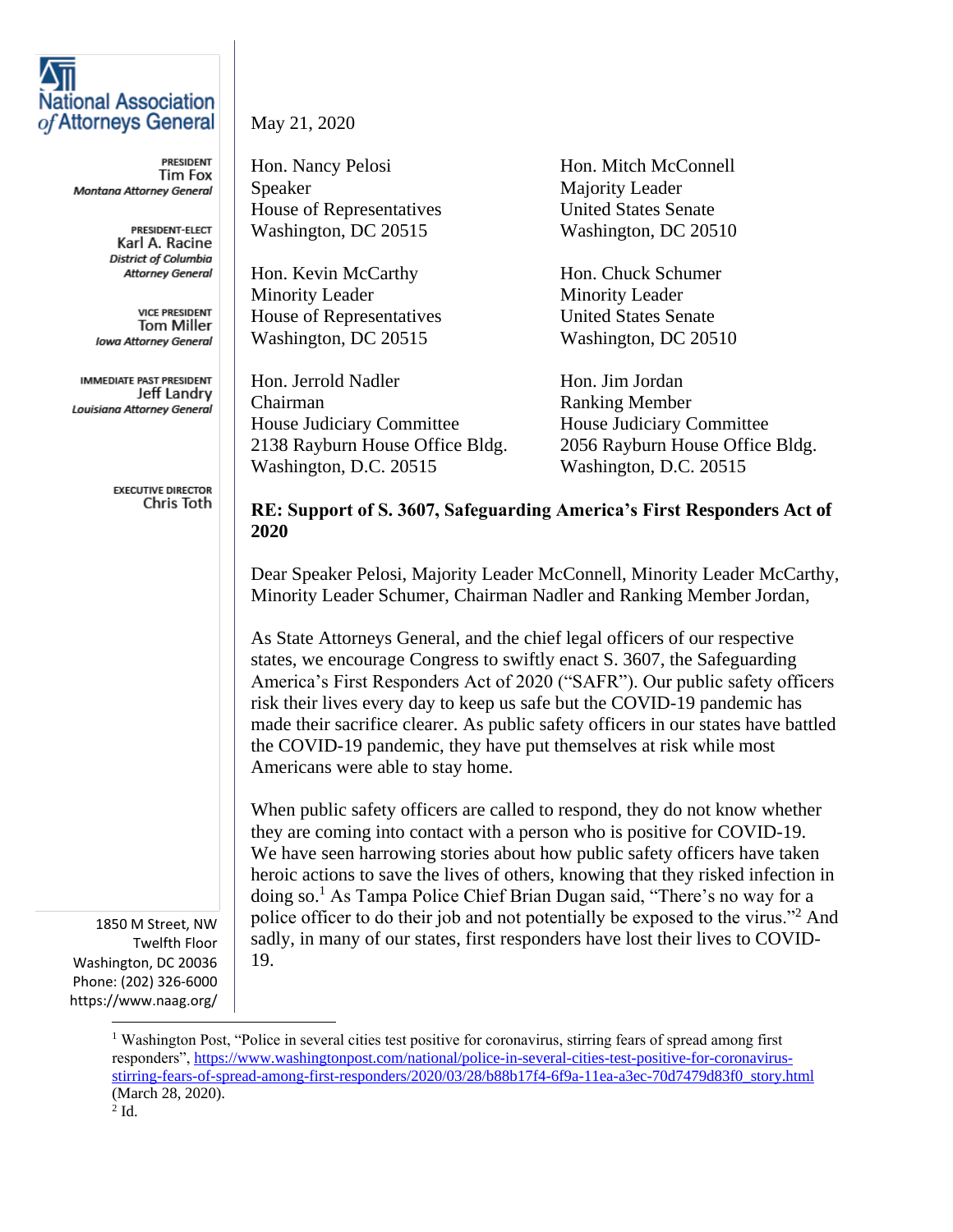When a public safety officer loses their life in the line of duty, there are often many benefits available to their families. Federal law currently provides for the Public Safety Officers Benefits Program, administered by the Justice Department, which provides death benefits to survivors of police officers and first responders who perish in the line of duty or as the result of a workrelated event. The program requires evidence linking deaths caused by an infectious disease to work-related activity. In many cases, the origin of an infection can be easily identified, but determining where and when someone contracts COVID-19 in the midst of a global pandemic presents a unique challenge. Inevitable human contact while off duty and delayed manifestation of the disease present problems a family of a public safety officer who dies of COVID-19 should not have to overcome.

SAFR works to overcome this challenge by establishing a temporary presumption that COVID-19 infections will be considered to be contracted while on duty if diagnosed within 45 days of an officer's last shift. The legislation ensures that families of officers and first responders lost while fighting the pandemic do not face unnecessary barriers to benefits they have already been promised.

We applaud the Senate's recent passage of S. 3607, and we urge swift action by the House of Representatives to pass this important legislation.

Sincerely,

Karl A. Racine **Ashley Moody** District of Columbia Attorney General Florida Attorney General

 $\omega$ 

Kevin G. Clarkson Mitzie Jessop Taase

IM ark 1

Mark Brnovich Leslie Rutledge

Xavier Becerra Phil Weiser California Attorney General Colorado Attorney General

William Tong Kathleen Vennings

WWToly

Alaska Attorney General American Samoa Attorney General

Arizona Attorney General Arkansas Attorney General

 $10016-$ Teily

athleen (formings

Connecticut Attorney General Delaware Attorney General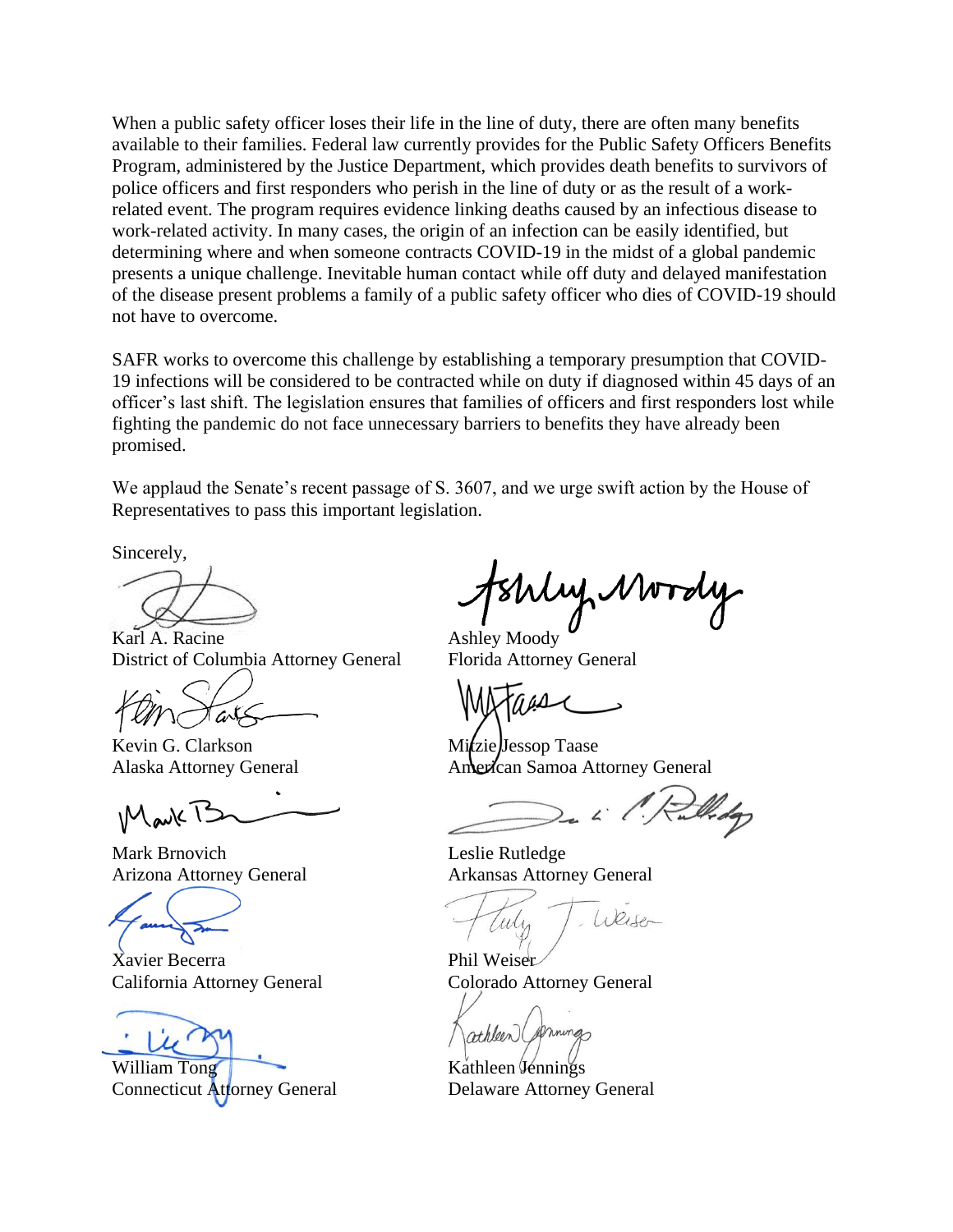achebra

Christopher M. Carr Leevin Taitano Camacho

(Con. E.

Clare E. Connors Lawrence Wasden

kwame Raoul F. Aaron Negangard

Miller

Tom Miller Derek Schmidt



Daniel Cameron Jeff Landry Kentucky Attorney General Louisiana Attorney General

non h. fren

Aaron M. Frey Brian Frosh

Maura Healey Dana Nessel Massachusetts Attorney General Michigan Attorney General

Keith Ellison Lynn Fitch Minnesota Attorney General Mississippi Attorney General

Tim Fox  $\bullet$  Douglas Peterson

Montana Attorney General Nebraska Attorney General

Georgia Attorney General Guam Attorney General

 $\sim$ l

Hawaii Attorney General Idaho Attorney General

Illinois Attorney General Indiana Chief Deputy Attorney General

enk Schmilt

Iowa Attorney General Kansas Attorney General

an

 $\ldots \leq \neq \infty$ 

Maine Attorney General Maryland Attorney General

ana Nesse

JcA

las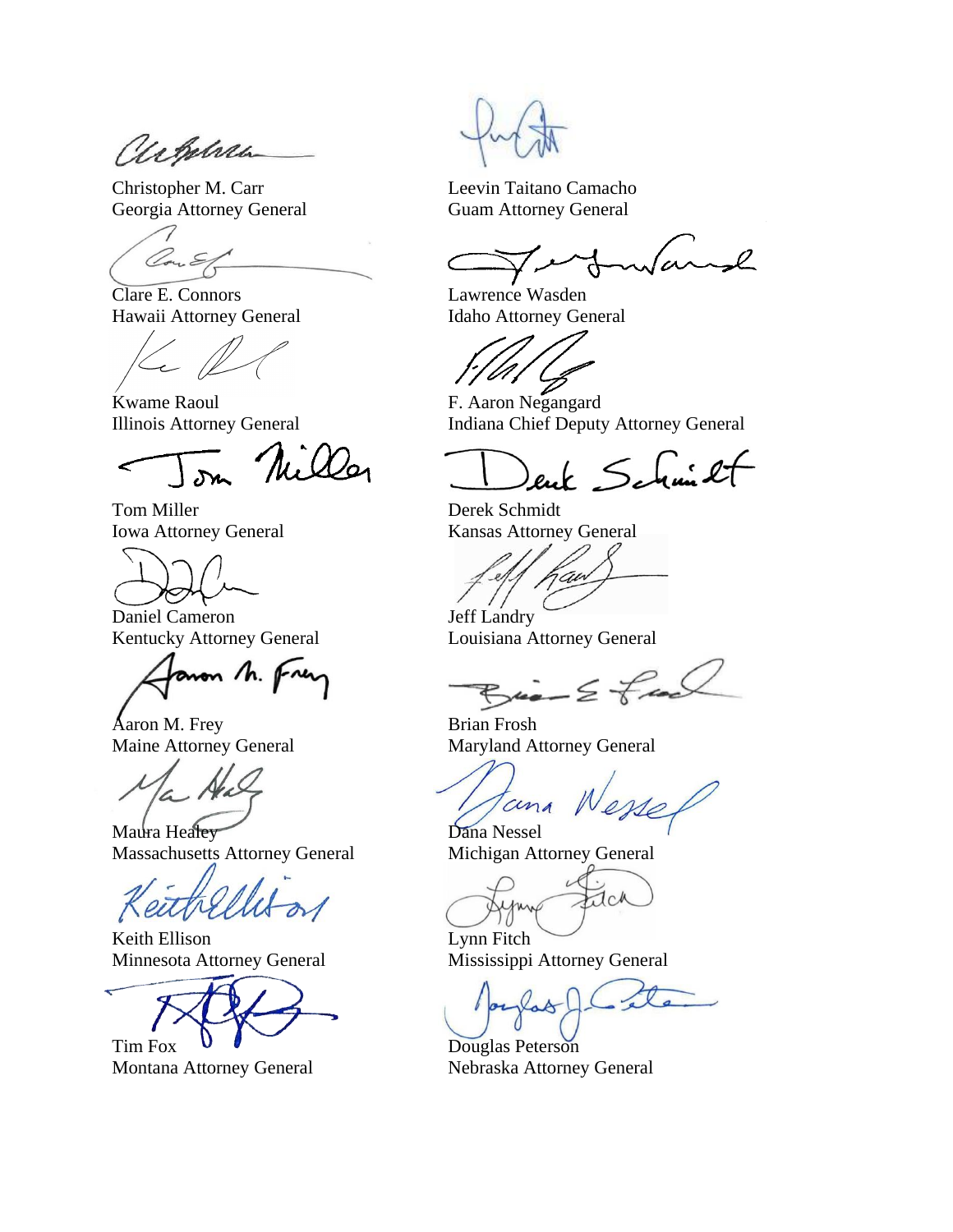Aaron D. Ford Gordon MacDonald



Gurbir S. Grewal **Hector Balderas** 

Letitia James  $1/\sqrt{ }$  Josh Stein

Obelle Mu

Wayne Stenehjem  $\blacksquare$ North Dakota Attorney General Ohio Attorney General



Mike Hunter **Ellen F. Rosenblum** Oklahoma Attorney General Oregon Attorney General

Pennsylvania Attorney General Puerto Rico Attorney General

Peter F. Neronha Alan Wilson

son R

Jason R. Ravnsborg Herbert H. Slatery III South Dakota Attorney General Tennessee Attorney General

Ken Paxton Sean Reyes Texas Attorney General Utah Attorney General

Nevada Attorney General New Hampshire Attorney General

New Jersey Attorney General New Mexico Attorney General

och ينهيلا

New York Attorney General North Carolina Attorney General

are Yost

Counter Elle 7.

Josh Shapiro Dennise N. Longo Quiñones

Ason  $\mu$ 

Rhode Island Attorney General South Carolina Attorney General

 $\frac{d}{dt}$ . Iaty  $\frac{\mu}{\mu}$  $v_{\text{t}but}$